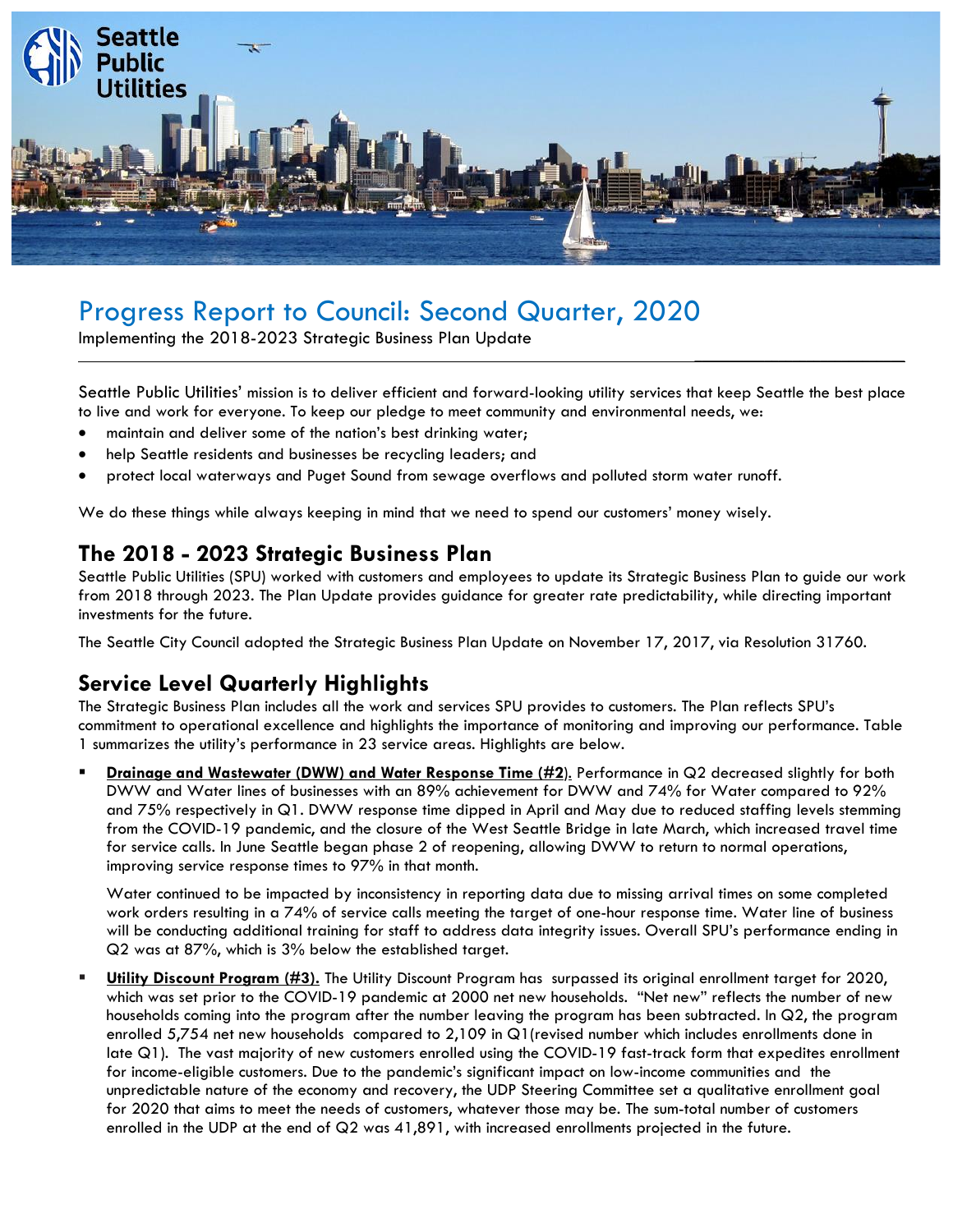- **Pollutants Removed from Roads (#8).** In Q2, SPU met the quarterly target of removing 35 tons of pollutants from roads for a sum-total of 84 tons by mid-year. The Q1 figure was adjusted from 44 to 53 tons removed due to additional tonnage that was counted late. SPU is on target to meet/exceed the 2020 goal of removing 140 tons of pollutants from roadways.
- **Graffiti Removed and Illegal Dumping within 10 Business Days (#12 & #13).** SPU crews continued to post a strong performance in Q2 by removing 100% of reported graffiti and addressing 99% of reported illegal dumping complaints within 10 business days. The utility is on track to meet/exceed the performance targets of removing 90% of reported graffiti and 95% of reported illegal dumping in 2020.
- **Collection of Solid Waste Misses (#16 & #18).** SPU achieved a 0.79 for missed pickups for every 1000 stops and a 94% collection rate for missed solid waste pickups within 1 business day. The cumulative average for missed pickups is 0.62 and solid waste collection rate is 96%, exceeding the targets of  $\leq$ 1 missed pickup goal for every 1,000 stops and 95% for missed solid waste collection.
- **Purchases and Consulting Contracts with Woman and Minority Business Enterprise (WMBE) Firms (#19).** In Q2**,**  SPU awarded 33% of purchasing contracts and 16% of consulting contracts to WMBE firms. While the utility exceeded the WMBE purchasing target for the second straight quarter by 16%, it missed the target for WMBE consulting due to paused projects as we worked to comply with added health and safety protocols in response to COVID-19. Additionally, portions of WMBE consulting contracts were in communications and outreach services which were significantly impacted by the Governor's stay at home order that began in March. While the utility expects to continue achieving its WMBE purchasing goal for 2020, WMBE consulting spending may be at risk due to ongoing COVID-19 restrictions.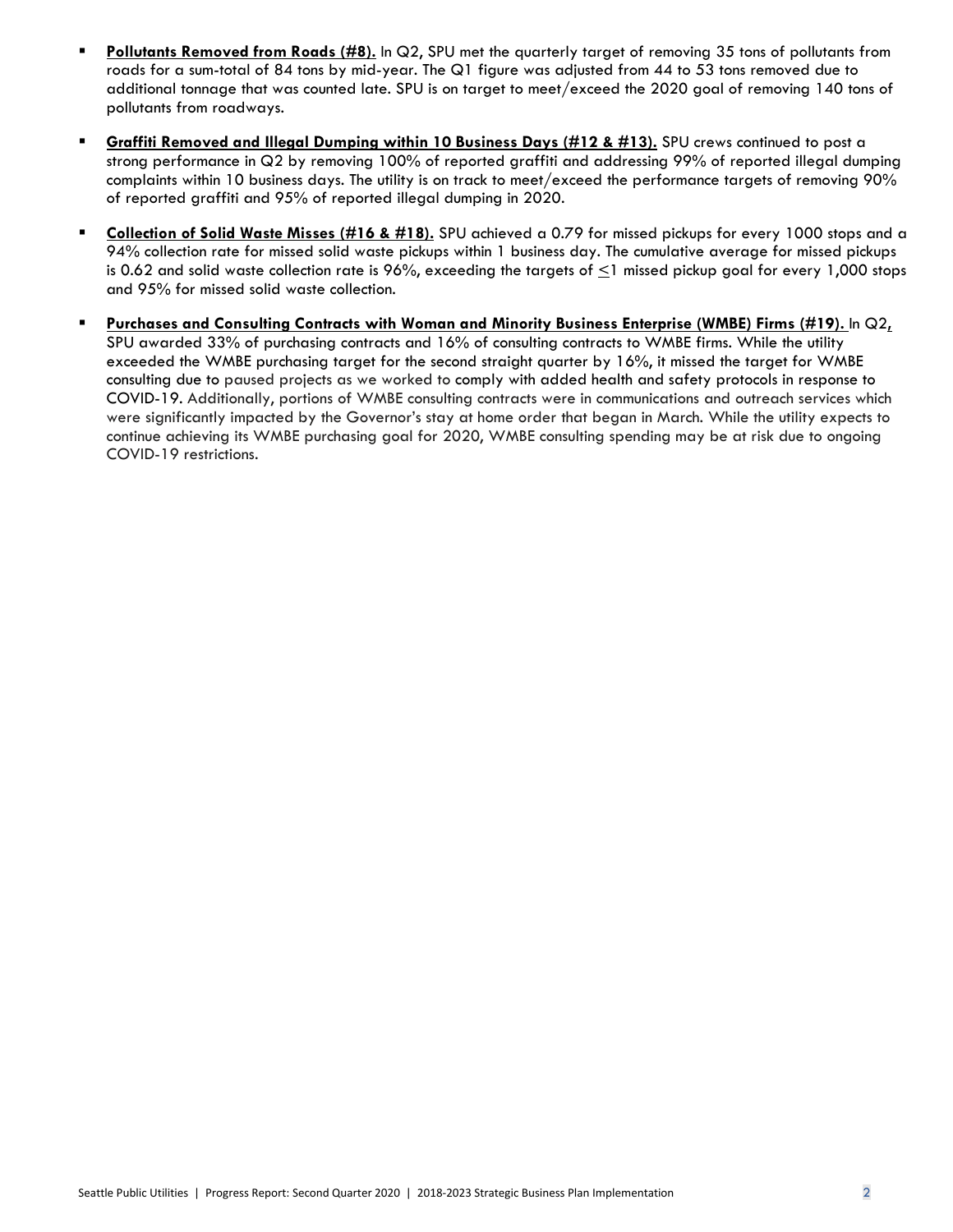|                                                                                 | <b>Q2 Service Level Performance Metrics</b>                                                                                                                                                                                                                                                                       |                                      |                                                     |                            |  |  |
|---------------------------------------------------------------------------------|-------------------------------------------------------------------------------------------------------------------------------------------------------------------------------------------------------------------------------------------------------------------------------------------------------------------|--------------------------------------|-----------------------------------------------------|----------------------------|--|--|
| #                                                                               | <b>Performance Metrics</b>                                                                                                                                                                                                                                                                                        | <b>Reporting</b><br><b>Frequency</b> | <b>Target</b>                                       | 2020<br><b>Performance</b> |  |  |
| Focus Area: Customer Experience - Making it easier to get help and find answers |                                                                                                                                                                                                                                                                                                                   |                                      |                                                     |                            |  |  |
|                                                                                 | Customers rank their satisfaction with SPU services is at least 5 on a scale of 1-7.<br>(Last measured in 2015.)                                                                                                                                                                                                  | Every 4 Years                        | $\geq 5$                                            | 5.9                        |  |  |
| $\overline{2}$                                                                  | % of priority drinking water, drainage, and wastewater problems responded to<br>within one hour. (YTD)                                                                                                                                                                                                            | Monthly                              | ≥90%                                                | 87%                        |  |  |
| 3                                                                               | # of households enrolled in the Utility Discount Program.<br>- Change since January 1<br>- 2020-year end goal: Meet the needs of low-income customers                                                                                                                                                             | Monthly                              | Meet the Needs<br>of Low-Income<br><b>Customers</b> | 7,863<br>40,699            |  |  |
|                                                                                 | Focus Area: Health and Environment - Protecting your health and our environment                                                                                                                                                                                                                                   |                                      |                                                     |                            |  |  |
| 4                                                                               | Compliance with all Department of Health regulations.                                                                                                                                                                                                                                                             | Monthly                              | Yes                                                 | Yes                        |  |  |
| 5                                                                               | Meet tribal, regional, state and federal commitments for instream water for fish.<br>This includes implementing a beneficial instream flow regime that provides high<br>quality fish habitat for salmon and steelhead and reduces the risks of stranding<br>juvenile fish or dewatering fish redds (nests).       | Quarterly                            | Meet commitments<br>for the quarter                 | Yes                        |  |  |
| 6                                                                               | Limit sewer overflows to no more than 4 annually per 100 miles of pipe, on a<br>two-year average.<br>- # of total sewer overflows in the current biennium<br>- # of sewer overflows that count towards the Consent Decree threshold<br>- # of sewer overflows in the current biennium per 100 miles of sewer pipe | Monthly                              | <b>NA</b><br>< 114<br>$\leq 4$                      | 53<br>35<br>1.2            |  |  |
| $\overline{7}$                                                                  | % of CSO outfalls meeting the CSO control standard.                                                                                                                                                                                                                                                               | Annual<br>(April)                    | 100% by 2030                                        | 61%                        |  |  |
| 8                                                                               | # tons of pollutants removed from roads during 2020. (YTD)                                                                                                                                                                                                                                                        | Quarterly                            | $\geq$ 140 tons/year                                | 84                         |  |  |
| 9                                                                               | # gallons of runoff water managed using Green Stormwater Infrastructure. (In<br>millions of gallons) (YTD)                                                                                                                                                                                                        | Quarterly/<br>Annual (February)      | 300M gallons<br>by year-end                         | 280                        |  |  |
| 10                                                                              | Achieve Water Conservation Partnership regional water conservation goal.<br>$(MGD =$ million gallons/day)                                                                                                                                                                                                         | Annual<br>(April)                    | <110 MGD                                            | 94.0                       |  |  |
| 11                                                                              | % of solid waste being recycled or composted.                                                                                                                                                                                                                                                                     | Annual<br>$(\text{July})$            | ≥70% by 2022                                        | 56.5%                      |  |  |
| 12                                                                              | % of graffiti removed within 10 business day for SDOT structures and 6 business<br>days for SPU property. (YTD)                                                                                                                                                                                                   | Monthly                              | ≥90%                                                | 100%                       |  |  |
| 13                                                                              | % of illegal dumping removed within 10 business days for public property. (YTD)                                                                                                                                                                                                                                   | Monthly                              | ≥95%                                                | 99%                        |  |  |
|                                                                                 | Focus Area: Operational Excellence - Improving how we work to deliver consistent, high quality services                                                                                                                                                                                                           |                                      |                                                     |                            |  |  |
| 14                                                                              | Meet obligations in wholesale customer contracts for pressure, flow, and<br>unplanned transmission system outages.                                                                                                                                                                                                | Monthly                              | Meet commitments                                    | Yes                        |  |  |
| 15                                                                              | No critical services (e.g., hospitals) are inaccessible due to flooding, except<br>during extreme storm events (events exceeding a 100-year, 24-hour design<br>storm event).                                                                                                                                      | Monthly                              | All critical services<br>accessible                 | Yes                        |  |  |
| 16                                                                              | Provide reliable solid waste pickup with only one missed pickup for each 1,000<br>stops. (YTD)                                                                                                                                                                                                                    | Monthly                              | $\leq$ 1                                            | 0.6                        |  |  |
| 17                                                                              | Limit late container deliveries to a maximum of two per 100 deliveries.                                                                                                                                                                                                                                           | Monthly                              | ≤2                                                  | 0.9                        |  |  |
| 18                                                                              | Collect at least 95% of missed Residential and Multifamily solid waste pickups<br>within one business day. (YTD)                                                                                                                                                                                                  | Monthly                              | ≥95%                                                | 96%                        |  |  |
| 19                                                                              | % of purchases and consulting contracts with WMBE firms. (YTD)                                                                                                                                                                                                                                                    | Monthly                              | <b>Annual Consulting</b><br>$\geq$ 22%              | 17%                        |  |  |
|                                                                                 |                                                                                                                                                                                                                                                                                                                   | Monthly                              | Annual Purchasing<br>$\geq$ 17%                     | 25%                        |  |  |
|                                                                                 | <b>Focus Area: Financial Health</b>                                                                                                                                                                                                                                                                               |                                      |                                                     |                            |  |  |
| 20                                                                              | Stay within the overall 5.2% Endorsed rate path through 2023.                                                                                                                                                                                                                                                     | Quarterly                            | ≤5.2%                                               | Yes.                       |  |  |
| 21                                                                              | The Water Fund is meeting its financial policy guidelines.                                                                                                                                                                                                                                                        | Quarterly                            | Yes                                                 | <b>Yes</b>                 |  |  |
| 22                                                                              | The Drainage & Wastewater Fund is meeting its financial policy guidelines.                                                                                                                                                                                                                                        | Quarterly                            | Yes                                                 | Yes                        |  |  |
| 23                                                                              | The Solid Waste Fund is meeting its financial policy guidelines.                                                                                                                                                                                                                                                  | Quarterly                            | Yes                                                 | Yes:                       |  |  |

On track Monitor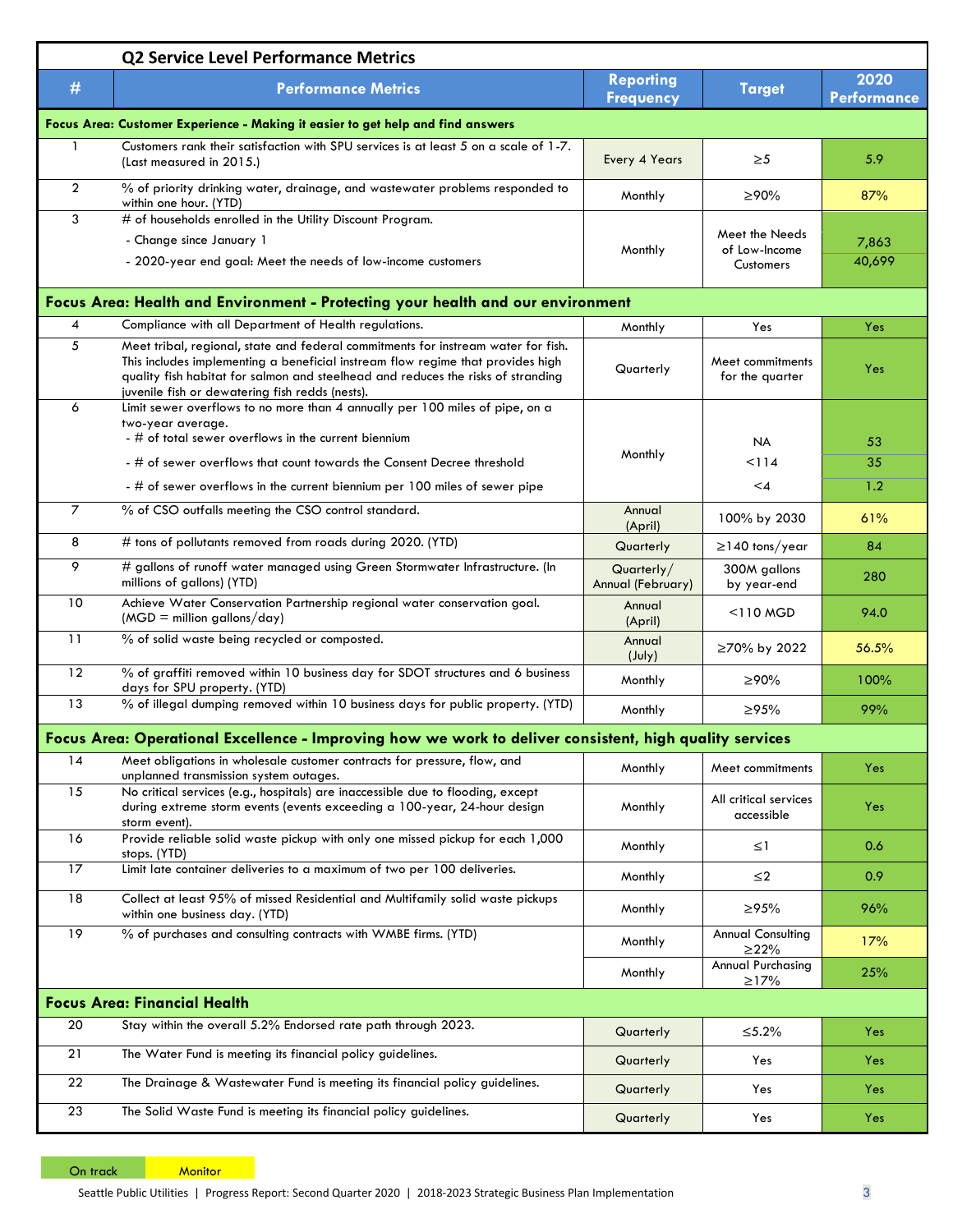## **Action Items and Council Deliverable – Improving Services**

This section summarizes the utility's progress on the 12 Action Items and 10 Council Deliverables that support the 2018- 2023 Strategic Business Plan Update. Some of the names and overall goals of action items have been modified from their original presentation in the 2018-2023 Strategic Business Plan Update to better describe the action items.

Table 2 and Table 3 present the overall goals of each Action Item and Council deliverable, as well as the 2020 Deliverable for each, and progress in the Second Quarter. Table 4 presents Action Items deferred, and City Council Deliverable completed and closed in 2018-2020.

| <b>Quarterly Performance Legend</b>                                            |                                                                                                                                  |                                                                                                                                    |                                                                                                                             |                                                           |  |
|--------------------------------------------------------------------------------|----------------------------------------------------------------------------------------------------------------------------------|------------------------------------------------------------------------------------------------------------------------------------|-----------------------------------------------------------------------------------------------------------------------------|-----------------------------------------------------------|--|
| <b>ON TRACK</b>                                                                | <b>MINOR DELAY</b>                                                                                                               | <b>AT RISK</b>                                                                                                                     | <b>OFF TRACK</b>                                                                                                            | <b>COMPLETE</b>                                           |  |
| Quarterly milestones<br>completed on time<br>No major known risks<br>or issues | At least 1 quarterly<br>➤<br>milestone delayed<br>but within reasonable<br>tolerance<br>Minor risks or issues<br>➤<br>identified | Quarterly<br>⋗<br>milestone(s) delayed,<br>and mitigation plan(s)<br>needed<br>At least one<br>➤<br>significant risk<br>identified | Quarterly milestones<br>⋗<br>delayed and<br>executive support<br>needed<br>Plan at risk, requiring<br>➤<br>executive action | Action Plan or Council<br>➤<br>Deliverable is<br>complete |  |

#### *Table 2. Progress on Action Items*

| 2018-2023 Action Items<br><b>Overall Goals</b>                                                                                                                                                                                                                     | 2020 Deliverable and Second Quarter Progress                                                                                                                                                                                                                                                                                                                                                                                                                                                                                                                                                                                                                                                                                                                                                                                                                                                                                                                                                                                                                                                                                                                                                                                                                                                                                                                                                                                                                                                | Quarterly<br><b>Performance</b> |
|--------------------------------------------------------------------------------------------------------------------------------------------------------------------------------------------------------------------------------------------------------------------|---------------------------------------------------------------------------------------------------------------------------------------------------------------------------------------------------------------------------------------------------------------------------------------------------------------------------------------------------------------------------------------------------------------------------------------------------------------------------------------------------------------------------------------------------------------------------------------------------------------------------------------------------------------------------------------------------------------------------------------------------------------------------------------------------------------------------------------------------------------------------------------------------------------------------------------------------------------------------------------------------------------------------------------------------------------------------------------------------------------------------------------------------------------------------------------------------------------------------------------------------------------------------------------------------------------------------------------------------------------------------------------------------------------------------------------------------------------------------------------------|---------------------------------|
| <b>Apprenticeship Program</b><br>1.<br>Expand and enhance SPU's<br>apprenticeship program to recruit and<br>retain the best and most diverse talent by<br>providing more training and creating<br>career pathways into and upward,<br>throughout the organization. | 2020 Deliverable:<br>Completion 70% of Water Operations Related/Supplemental<br>$\bullet$<br>instruction (RSI) lesson development<br>Complete 90% of Water Operations On-the-Job Training (OJT)<br>٠<br>lesson development<br>Begin Water Operations "First Class" Training for apprentices<br>٠<br>Complete recruitment and selection of apprentices<br>٠<br>Complete 25% of DWW Related/Supplemental Instruction (RSI)<br>٠<br>lesson development<br>In the Second Quarter, SPU completed the plan and schedule for the<br>Water Operations "First Class" training, completed 57% of the Water<br>Ops RSI "core" lesson plan development and made significant headway<br>with OJT Skills Blocks development by completing 61% of the skills<br>blocks. The hiring freeze waiver for apprenticeship recruitment was<br>approved and we began the recruitment process. The next phase of the<br>apprenticeship recruitment, the in-person "working tests" scheduled to<br>begin in Q3, maybe delayed due to public health safety requirements.<br>The Drainage & Wastewater LOB approved the curriculum format, with<br>work started on the first three sets of lesson plans. While content for the<br>pilot lesson plan is completed, the curriculum materials are not in "final<br>draft" stage. In summary, SPU is on target to meet most deliverables,<br>however some risk of delays remains due to the ongoing COVID-19<br>pandemic response, and the Governor's safety restrictions. |                                 |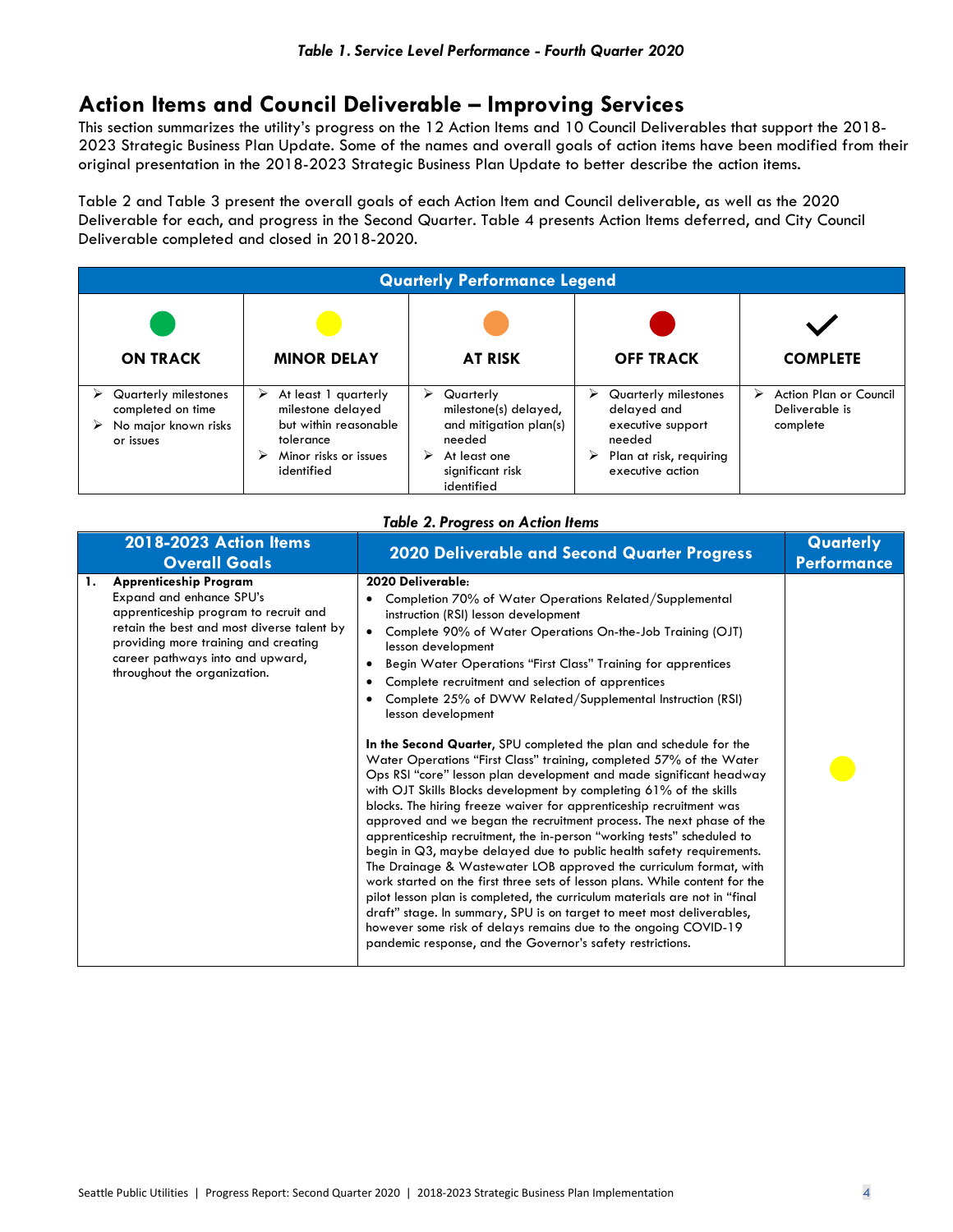|    | 2018-2023 Action Items<br><b>Overall Goals</b>                                                                                                                                                                                                                                                                                      | <b>2020 Deliverable and Second Quarter Progress</b>                                                                                                                                                                                                                                                                                                                                                                                                                                                                                                                                                                                                                                                                                                                                                                                                                                                                                                                                                                                                                                                                                                                                                                                                                                                                                                                                                                                                                                                                                                                                                                                                                                                                                                                                                                                                                                                                                                                                                                                                                                                                                                                                                                                             | Quarterly<br><b>Performance</b> |
|----|-------------------------------------------------------------------------------------------------------------------------------------------------------------------------------------------------------------------------------------------------------------------------------------------------------------------------------------|-------------------------------------------------------------------------------------------------------------------------------------------------------------------------------------------------------------------------------------------------------------------------------------------------------------------------------------------------------------------------------------------------------------------------------------------------------------------------------------------------------------------------------------------------------------------------------------------------------------------------------------------------------------------------------------------------------------------------------------------------------------------------------------------------------------------------------------------------------------------------------------------------------------------------------------------------------------------------------------------------------------------------------------------------------------------------------------------------------------------------------------------------------------------------------------------------------------------------------------------------------------------------------------------------------------------------------------------------------------------------------------------------------------------------------------------------------------------------------------------------------------------------------------------------------------------------------------------------------------------------------------------------------------------------------------------------------------------------------------------------------------------------------------------------------------------------------------------------------------------------------------------------------------------------------------------------------------------------------------------------------------------------------------------------------------------------------------------------------------------------------------------------------------------------------------------------------------------------------------------------|---------------------------------|
| 2. | <b>Facilities Improvements</b><br>Purchase property, reconstruct<br>existing facilities, and construct new<br>facilities to address deficient<br>workspace conditions for field crews,<br>equipment, and administrative staff:<br>North Operations Center; South<br>Operations Center; Cedar Falls; and<br>Seattle Municipal Tower. | 2020 Deliverable:<br>Options analysis for Cedar Falls Phase 2<br>$\bullet$<br>Purchase South Spoils Yard<br>$\bullet$<br>Complete options analysis study of North Operations Command and<br>$\bullet$<br>Control relocation<br>Planning for update Master Plan delivery strategy<br>٠<br>Seattle Municipal Tower space utilization design<br>$\bullet$<br>Complete 30% design of the South Operations Center<br>$\bullet$<br>In the Second Quarter, SPU advanced a proposal for an options analysis<br>study to relocate the Utility's most sensitive Command & Control functions.<br>The North Operations Center serves as a back-up location for the<br>Command & Control functions, but the location was identified to be<br>vulnerable to earthquake damage in a 2019 seismic study. SPU also<br>initiated a contract proposal for repair of the Cedar Falls Learning<br>Center, which suffered extensive water damage last winter. In July, the<br>City Council authorized the purchase of properties in the SODO<br>neighborhood for the South Spoils Yard. The utility initiated work with<br>tenant relocation specialists to assist affected tenants from the property.<br>SPU also completed the OCC Meter Shop roofing project which stemmed<br>from leaks in the roof and the exterior window.<br>Due to the pandemic and new teleworking options, the Facility Master<br>Plan was refocused to provide more workspace sharing options between<br>operations and office staff. SPU's space utilization design of SMT will<br>focus on options to reduce SPU's occupancy at SMT by 25%. Critical<br>planning work for the Master Plan delivery strategy will continue into<br>2021.<br>While most projects were on track, a few were paused, repurposed, or<br>delayed. The Cedar Falls Phase 2 project received direction from SPU<br>executive leadership on a scope and cost reduction strategy with phase 2<br>to be presented for approval in Q4 in 2020. Work on the South<br>Operations Center remains paused due to reduced staffing in response<br>to COVID-19. SPU's space utilization design of SMT was repurposed to<br>the "SMT 25% Consolidation Pilot Program" which aims to reduce SPU's<br>occupancy at SMT by 25%. |                                 |
| 3. | <b>Green Fleet</b><br>Fund the infrastructure needed to<br>implement a fleet of electric vehicles to<br>reduce SPU's use of fossil fuels and<br>support the City's Drive Clean Seattle<br>Fleet initiative.                                                                                                                         | 2020 Deliverable:<br>Hire permanent Green Fleet Strategic Advisor<br>$\bullet$<br>Electric Vehicle Supply Equipment (EVSE) assessment and installation<br>٠<br>at two SPU locations<br>Identify opportunities for electric vehicle/tools pilot programs<br>Implement 2020 phase of SPU Vehicles Reduction Plan, per Executive<br>٠<br>Order 2018-05<br>In the Second Quarter, SPU coordinated with FAS to install EVSE at FAS<br>facilities leased by SPU. FAS expects to complete the EVSE installations<br>at SeaPark Garage by end-year, allowing SPU parking access for<br>electric vehicles. We will continue working with FAS on possible EVSE<br>installations at Airport Way Center for SPU's Water Quality Lab, and at<br>Charles Street for SPU's Materials Lab. SPU expects to meet all<br>remaining deliverables this year, pending the City's reopening phase as<br>permitted by the Governor.                                                                                                                                                                                                                                                                                                                                                                                                                                                                                                                                                                                                                                                                                                                                                                                                                                                                                                                                                                                                                                                                                                                                                                                                                                                                                                                                     |                                 |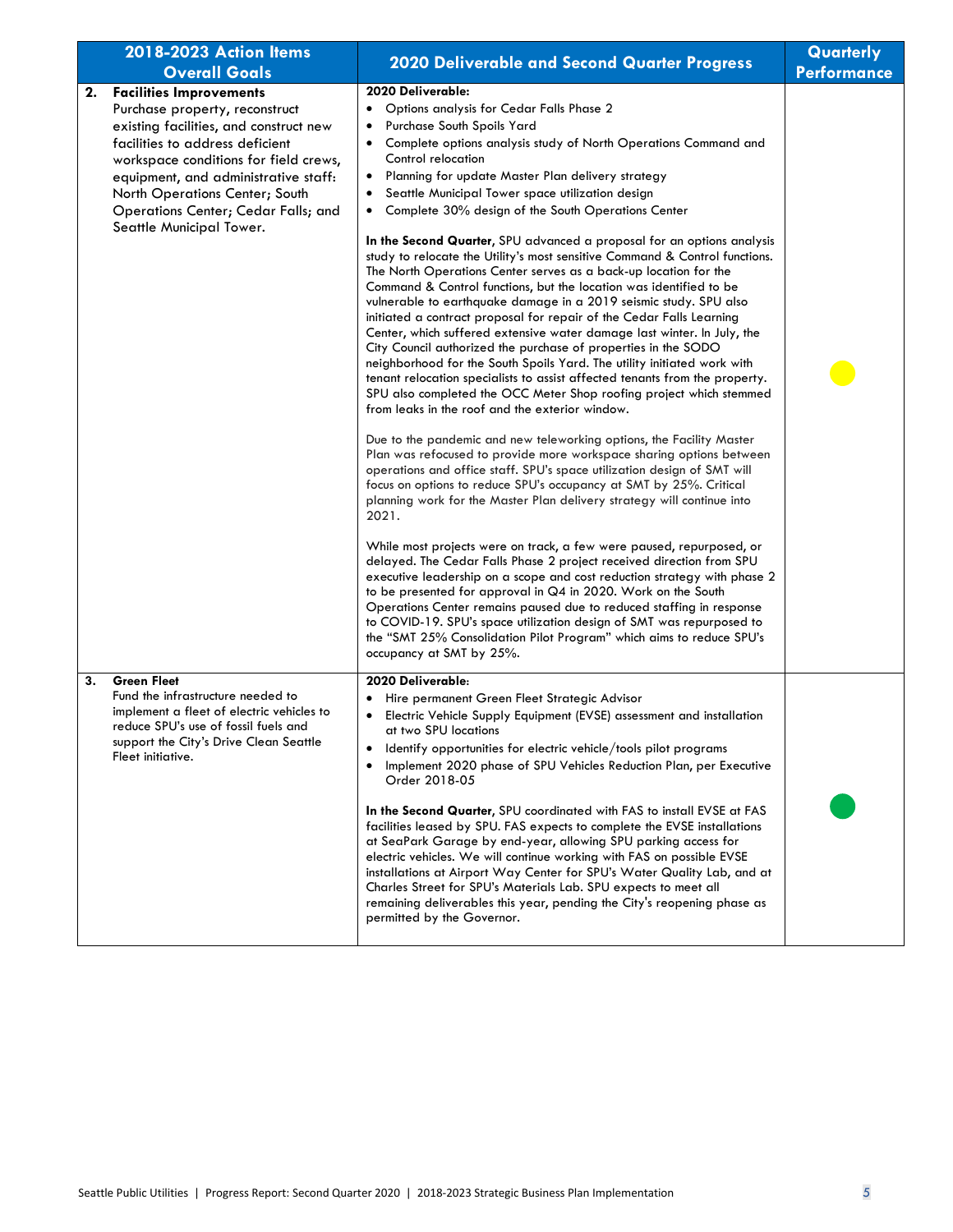| 2018-2023 Action Items                                                                                                                                                                                                                                                                                                                                                                                                                 |                                                                                                                                                                                                                                                                                                                                                                                                                                                                                                                                                                                                                                                                                                                                                                                                                                                                                                                                                                                                                                                                                                                                                                                                                                                                                                                                                                                                                                                                                                                                                                                                                                                                                                                                                                                                                    | Quarterly          |
|----------------------------------------------------------------------------------------------------------------------------------------------------------------------------------------------------------------------------------------------------------------------------------------------------------------------------------------------------------------------------------------------------------------------------------------|--------------------------------------------------------------------------------------------------------------------------------------------------------------------------------------------------------------------------------------------------------------------------------------------------------------------------------------------------------------------------------------------------------------------------------------------------------------------------------------------------------------------------------------------------------------------------------------------------------------------------------------------------------------------------------------------------------------------------------------------------------------------------------------------------------------------------------------------------------------------------------------------------------------------------------------------------------------------------------------------------------------------------------------------------------------------------------------------------------------------------------------------------------------------------------------------------------------------------------------------------------------------------------------------------------------------------------------------------------------------------------------------------------------------------------------------------------------------------------------------------------------------------------------------------------------------------------------------------------------------------------------------------------------------------------------------------------------------------------------------------------------------------------------------------------------------|--------------------|
| <b>Overall Goals</b>                                                                                                                                                                                                                                                                                                                                                                                                                   | 2020 Deliverable and Second Quarter Progress                                                                                                                                                                                                                                                                                                                                                                                                                                                                                                                                                                                                                                                                                                                                                                                                                                                                                                                                                                                                                                                                                                                                                                                                                                                                                                                                                                                                                                                                                                                                                                                                                                                                                                                                                                       | <b>Performance</b> |
| <b>Green Stormwater Infrastructure</b><br>4.<br>Expansion<br>Lead programs, policies and partnerships<br>to expand the use of green infrastructure.<br>This work includes implementing GSI<br>projects in the Longfellow, Piper's, and<br>Thornton Creek watersheds, as well as<br>urban villages, to decrease polluted<br>runoff entering Seattle's waterways while<br>providing substantial environmental and<br>community benefits. | 2020 Deliverable:<br>Programs and policies to expand Green Stormwater Infrastructure<br>٠<br>(GSI) delivery through partners (e.g. projects initiated by non-SPU<br>agencies, CBOs and/or developers)<br>• Leverage DWW capital project investments to increase knowledge<br>and delivery of expanded community benefits (environment, health,<br>equity, empowerment, customer experience)<br>In the Second Quarter, the GSI expansion team explored elements of the<br>work that can be expanded and expedited to help providing economic<br>opportunity for communities hardest hit by Covid-19. Most of this work<br>involved finalizing a new green infrastructure partnering program<br>launching early 2021. The new program will engage community-based<br>organizations and developers to identify, install, and maintain GSI.<br>Eligible projects will restore riparian area or manage runoff from<br>existing impervious surfaces like parking lots, roofs, and driveways by<br>installing rain gardens, cisterns, and other green infrastructure. The<br>program will stimulate paid employment to install and maintain the<br>facilities and incentivize projects that deliver community benefits beyond<br>stormwater management. The program will engage the GSI Landscape<br>O&M Youth Corps to work with youth of color age 18-25 to provide<br>exposure to utility-related careers, provide skill training and a fair<br>wage, and point participants to future education and/or career training<br>options at SPU.                                                                                                                                                                                                                                                                             |                    |
| Pump Stations, Force Mains, and<br>5.<br><b>Combined Sewer Overflow Outfalls</b><br>Rehabilitate or replace assets at<br>A)<br>SPU's sewer pump stations and their<br>associated for mains to help prevent<br>sewer overflows and backups.<br>Rehabilitate and replace SPU's<br>B)<br>Combine Sewer Overflow outfalls to<br>help prevent sewer backups.                                                                                | 2020 Deliverable:<br>Complete Pump Stations 2, 72, 73 improvement projects<br>Advertise project for Pump Stations 17 and 118<br>$\bullet$<br>Kick-off design improvements for Pump Stations 62, 63, 71 and 76<br>$\bullet$<br>Airlift Pump Station Conversions: Achieve 30% design for Airlift SP 56<br>$\bullet$<br>and 90% design for Airlift PS 38<br>Complete Wastewater Pump Station Projects: Replacement projects of<br>$\bullet$<br>pump stations 1, 49, 59 and 84; commission facility of pump station<br>9; and construction fencing and restore site of pump station 80<br>Replace valves and hatches<br>$\bullet$<br>CSO Outfalls: Develop Asset Management Plan by year-end<br>In the Second Quarter, SPU is on target with most pump station<br>rehabilitation and/or replacement projects. Construction improvements at<br>Pump Stations (PSs) 2, 72 and 73 projects continued, with substantial<br>completion expected in Q3. Improvements to PSs 17 and 118 were<br>ahead of schedule, with advertisement to begin in Q3. Design<br>improvements on PSs 62, 63, 71 and 76 will begin next quarter. Valve<br>and hatch replacement projects are on target for completion in Q3. Airlift<br>PS 38 reached the 60% design target, and we initiated a third-party<br>estimate for Airlift PS 56-with projects deliverables expected in Q3.<br>Projects at Wastewater Pump Stations 19, 49, and 59 were completed in<br>Q2 with projects at pump stations 1 and 84 expected to be completed<br>on schedule next quarter. The pump station 80 encroachment project<br>experienced a slight delay and will be completed in Q3. The Combined<br>Sewer Overflow outfalls program is on target to develop an asset<br>management plan by year-end. SPU expects to complete all deliverables<br>by year-end. |                    |
| <b>Sewer Rehabilitation</b><br>6.<br>Increase repair, rehabilitation, and<br>replacement of SPU's aging wastewater<br>and drainage pipes, based on criticality<br>and condition assessments, to support<br>SPU's goals of preventing sewer<br>overflows and meeting regulatory<br>requirements.                                                                                                                                        | 2020 Deliverable:<br>Complete 165 spot rehabilitation work orders by crews.<br>Complete 5.9 miles of sewer rehabilitation by contract.<br>$\bullet$<br>In the Second Quarter, SPU completed 24 spot repair work orders and<br>0.42 miles of the targeted 0.41 miles of sewer pipes rehabilitated. At<br>mid-year, SPU completed 88 spot repairs of the targeted 165 and 0.45<br>miles of the targeted 5.9 miles for 2020. As we work to adjusts<br>availability/schedules of crews and contractors to comply with added<br>health and safety protocols in response to COVID-19, SPU expects<br>performance in Q3 and Q4 to be impacted due to limited staffing<br>resources.                                                                                                                                                                                                                                                                                                                                                                                                                                                                                                                                                                                                                                                                                                                                                                                                                                                                                                                                                                                                                                                                                                                                       |                    |

 $\overline{1}$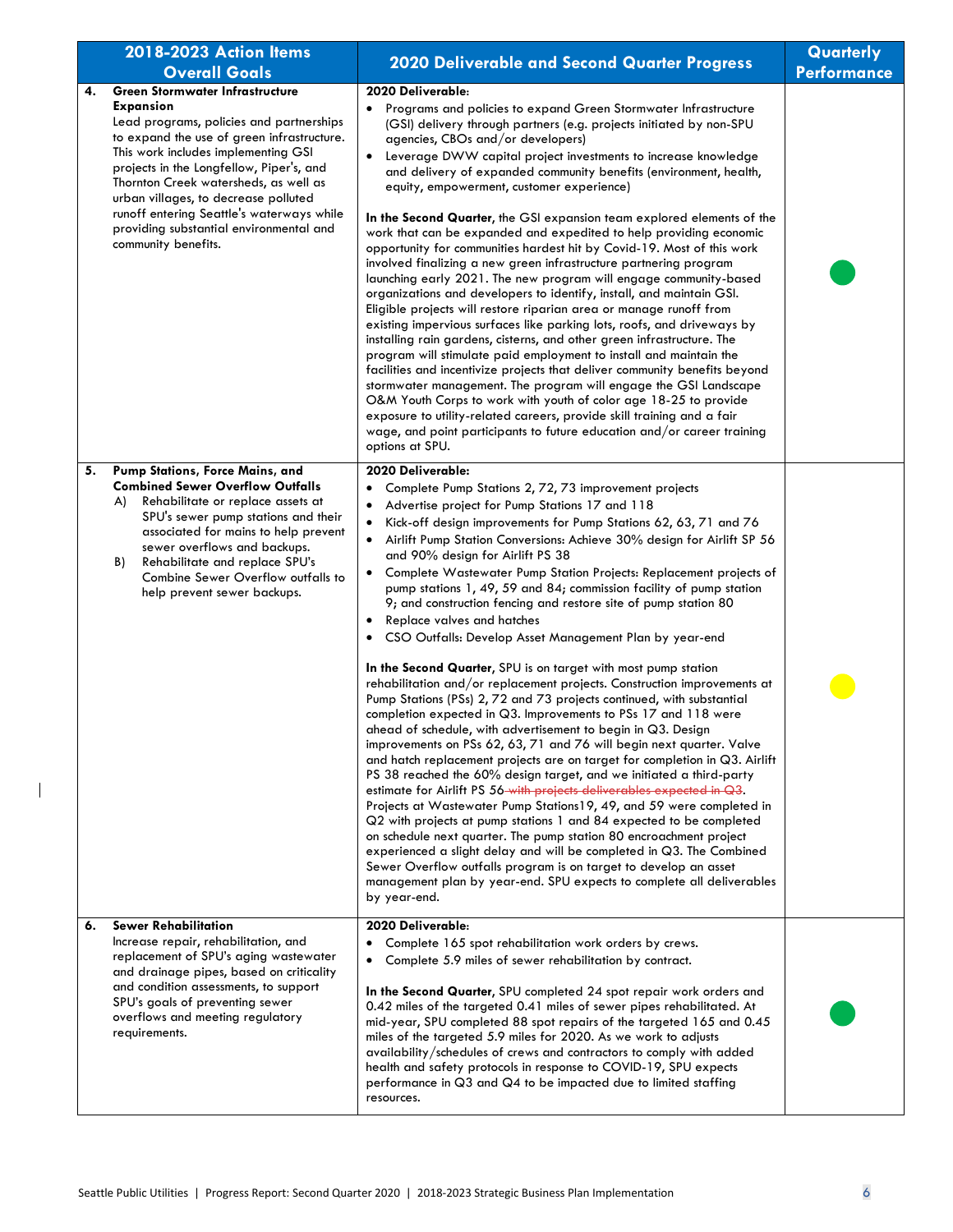|    | 2018-2023 Action Items<br><b>Overall Goals</b>                                                                                                                                                                                                                                                                       | <b>2020 Deliverable and Second Quarter Progress</b>                                                                                                                                                                                                                                                                                                                                                                                                                                                                                                                                                                                                                                                                                                                                                                                                                                                                                                                                                                                                                                                                                                                                                   | Quarterly<br><b>Performance</b> |
|----|----------------------------------------------------------------------------------------------------------------------------------------------------------------------------------------------------------------------------------------------------------------------------------------------------------------------|-------------------------------------------------------------------------------------------------------------------------------------------------------------------------------------------------------------------------------------------------------------------------------------------------------------------------------------------------------------------------------------------------------------------------------------------------------------------------------------------------------------------------------------------------------------------------------------------------------------------------------------------------------------------------------------------------------------------------------------------------------------------------------------------------------------------------------------------------------------------------------------------------------------------------------------------------------------------------------------------------------------------------------------------------------------------------------------------------------------------------------------------------------------------------------------------------------|---------------------------------|
| 7. | <b>Sewer Lining</b><br>Increase sewer lining by utilizing trenchless<br>technology, an efficient and cost-effective<br>approach to address certain sewer system<br>problems, to support meeting SPU's<br>regulatory requirements, and reduce the<br>likelihood of structural failures and sewer<br>backups.          | 2020 Deliverable:<br><b>Finalize Standard Operating Procedures</b><br>$\bullet$<br>Install spot liners and T-Liners in wastewater and drainage system by<br>$\bullet$<br>completing 140 lining work orders.<br>In the Second Quarter, lining work was suspended due to health and<br>safety concerns and limited staffing because half of the lining crew were<br>identified as high-risk employees and were unable to report for field<br>work. Available operational staff were reassigned to support spot sewer<br>rehab work and other support.                                                                                                                                                                                                                                                                                                                                                                                                                                                                                                                                                                                                                                                   |                                 |
| 8. | <b>Technology Services</b><br>Collaborate with the Information<br>Technology Department (ITD) to design<br>and implement processes that better<br>ensure ITD's services meet SPU's priority<br>business needs.                                                                                                       | 2020 Deliverable:<br>Track and manage the 2020 Tech CIP Portfolio and develop the<br>2021 Tech CIP Portfolio.<br>Reassess Tech CIP Stage Gate process to identify opportunities for<br>$\bullet$<br>improvement and alignment with ITD.<br>Recruit an IT Strategic Advisor Position that will oversee development<br>٠<br>of SPU Technology Strategic Plan, Tech CIP Portfolio Management,<br>and ongoing O&M programs and services.<br>In the Second Quarter, SPU, in partnership with ITD, continued to closely<br>monitor delivery of key priority projects for the utility. Based on SPU's<br>feedback, ITD introduced regular joint project status briefings to provide<br>more visibility to project accomplishments and challenges. SPU and ITD<br>staff initiated development of multiyear Tech CIP portfolio financial<br>forecasts to improve overall portfolio planning. A recruitment process for<br>IT Strategic Advisor was initiated and is currently underway.                                                                                                                                                                                                                        |                                 |
| 9. | <b>Water Distribution System Maintenance</b><br>Expand maintenance of approximately<br>60,000 water valves and 19,000 fire<br>hydrants to better ensure that valves and<br>hydrants operate reliably when needed,<br>particularly during emergencies.                                                                | 2020 Deliverable:<br>• Establish accomplishment targets for critical valve inspections based<br>on route completion<br>Hire 2 valve/2 hydrant FTEs until filled<br>$\bullet$<br>Hydrant maintenance: Complete 360 work orders for low priority<br>$\bullet$<br>hydrants and 120 work orders for out of service hydrants<br>In the Second Quarter, crews completed 80 out-of-service hydrant work<br>orders of the quarterly target of 30 and 537 low priority maintenance<br>work orders, exceeding the 2020 target of 360 completed work orders.<br>SPU crews exceeded performance goals for hydrant maintenance<br>despite the implementation of 50% rotational crew staffing schedules<br>during most of Q2 in response to COVID-19 health and safety concerns.<br>The hiring freeze waiver for the valve inspections and hydrant positions<br>was approved, and recruitment for these critical positions is currently in<br>progress. SPU expects to continue to exceed hydrant maintenance<br>performance targets in 2020. Valve inspections may be in impacted in<br>Q3 and Q4 due to a 20% reduction in staff availability as field workers<br>are identified as high-risk and unable to work. |                                 |
|    | 10. Water and Drainage & Wastewater<br><b>Opportunity Projects</b><br>Take advantage of street openings driven<br>by transportation projects by initiating<br>water infrastructure projects to improve<br>service levels, reduce risk, reduce future<br>costs, and provide service where there<br>currently is none. | 2020 Deliverable:<br>Project assessment to determine opportunity<br>$\bullet$<br>If project is identified, prepare scope and cost estimates for inclusion<br>into SDOT project<br>If rehab project is not included in SDOT project, add to SPU projects<br>٠<br>for prioritization and scheduling.<br>In the Second Quarter, SPU assessed two watermain opportunity<br>projects. SPU continued its assessment for Water and DWW opportunity<br>projects by reviewing new interagency projects for drinking water<br>opportunity projects, including regular coordination meeting with SDOT<br>project teams. SDOT corridor projects have priority funding and will be<br>the primary source of most water opportunities projects in the near term.<br>SPU anticipates the number of opportunity projects will continue to be<br>impacted by the pandemic.                                                                                                                                                                                                                                                                                                                                             |                                 |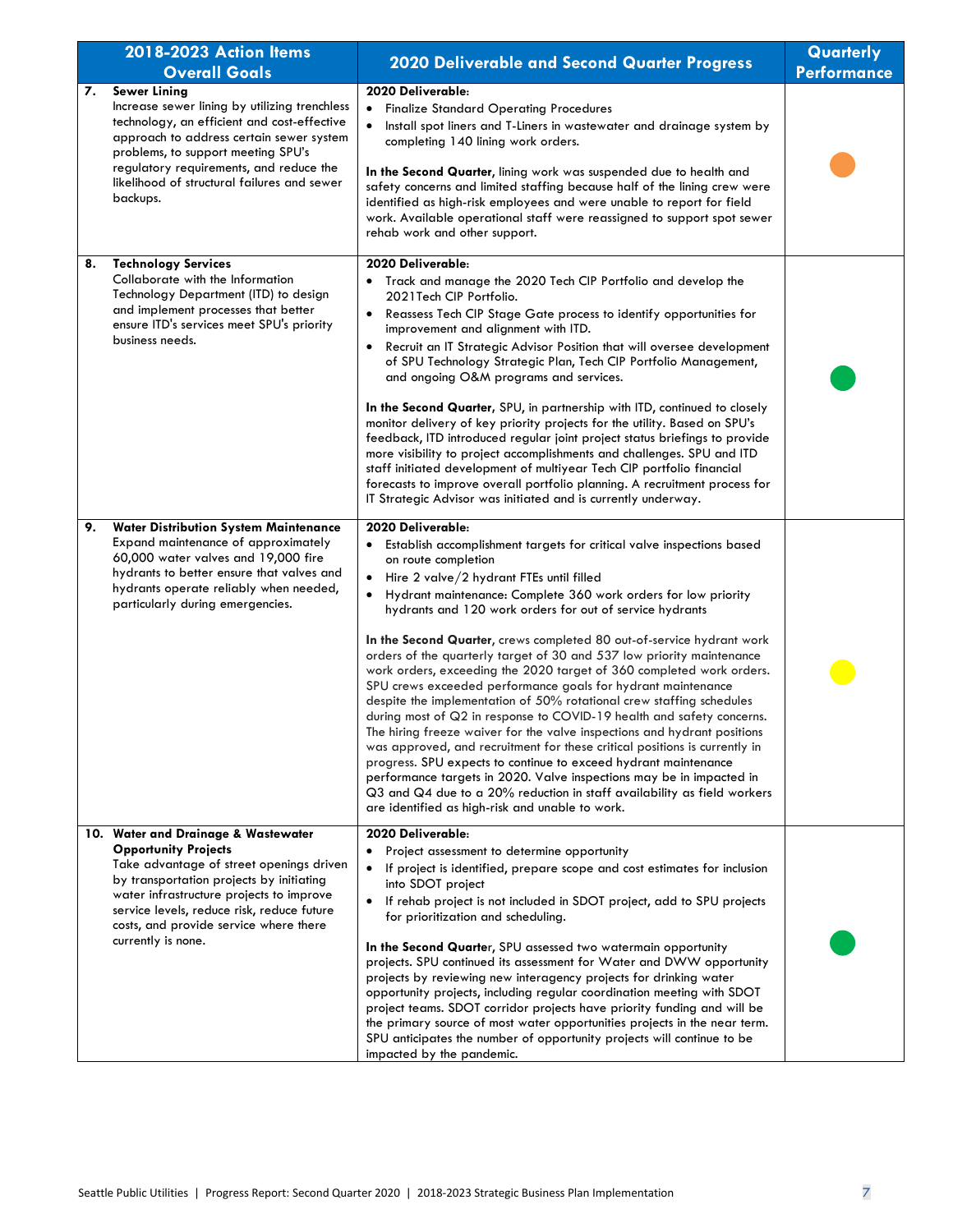#### *Table 3. Progress on City Council Deliverable*

|    | 2018-2023 Council<br><b>Amendment Scope</b>                                                                                                                                   | 2020 Deliverable and Second Quarter Progress                                                                                                                                                                                                                                                                                                                                                                                                                                                                                                                                                                                                                                                                                                                                                                                                                                                                                                                                                                                                                                                                                                                                                                                                                                                                                                                                                                                                                                                                                                                                                                                                                                                                                                                                                                                                                                                                                                     | Quarterly<br><b>Performance</b> |
|----|-------------------------------------------------------------------------------------------------------------------------------------------------------------------------------|--------------------------------------------------------------------------------------------------------------------------------------------------------------------------------------------------------------------------------------------------------------------------------------------------------------------------------------------------------------------------------------------------------------------------------------------------------------------------------------------------------------------------------------------------------------------------------------------------------------------------------------------------------------------------------------------------------------------------------------------------------------------------------------------------------------------------------------------------------------------------------------------------------------------------------------------------------------------------------------------------------------------------------------------------------------------------------------------------------------------------------------------------------------------------------------------------------------------------------------------------------------------------------------------------------------------------------------------------------------------------------------------------------------------------------------------------------------------------------------------------------------------------------------------------------------------------------------------------------------------------------------------------------------------------------------------------------------------------------------------------------------------------------------------------------------------------------------------------------------------------------------------------------------------------------------------------|---------------------------------|
| 1. | <b>Customer Review Panel</b><br>Maintain continuous stakeholder<br>engagement as SPU implements the six-<br>year Strategic Business Plan and conducts<br>future Plan updates. | 2020 Deliverable:<br>Complete Panel briefing for 2021-2026 SBP; 10 meetings<br>Transmit Panel letter regarding SBP recommendations to Council<br>$\bullet$<br>Quarterly review of Strategic Business (SBP) Plan deliverable<br>$\bullet$<br>In the Second Quarter, the Customer Review Panel met three times. The<br>Panel paused work on their recommendations due to uncertainty<br>surrounding the COVID-19 health concerns. The Panel will reconvene in<br>Q3 to complete their recommendations by December 2020 and transmit<br>those recommendations to Council in 2021 to coincide with the transmittal<br>of the 2021-2026 SBP.                                                                                                                                                                                                                                                                                                                                                                                                                                                                                                                                                                                                                                                                                                                                                                                                                                                                                                                                                                                                                                                                                                                                                                                                                                                                                                          |                                 |
| 2. | <b>CIP Accomplishment Rate</b><br>Adjust the baseline capital improvement<br>program accomplishment rate from 100%<br>to 97.5%.                                               | 2020 Deliverable:<br>Adjust the baseline Capital Improvement Program (CIP) accomplishment<br>rate from 97.5% to 85% (95% Ship Canal Water Quality Project and<br>sediments, 90% Solid Waste).<br>The Second Quarter, the CIP accomplishment rate for all funds increased<br>to 58% with actual expenditures of \$78.2M against a budget of<br>\$133.9M. Construction CIP spending in Q2 slowed due to the impact of<br>the COVID-19 pandemic as staff and contractors worked to be in<br>compliance with COVID-19 health and safety requirements.<br>Annual accomplishments rates in Q2 were mixed by fund. Shared and<br>technology projects were calculated separately.<br>The Water Fund accomplished $78\%$ of its CIP - Achieving \$16.2M in<br>$\bullet$<br>expenditures of the \$20.8M budget. Year-to-date underspending is<br>primarily due to COVID-19-related delays.<br>The Drainage and Wastewater Fund accomplished 51% of its CIP -<br>$\bullet$<br>Achieving \$38.6M in expenditures of the \$76.3M budget. Year-to-<br>date underspending was due to reduced spending across multiple<br>areas such as the Ship Canal Water Quality Project, South Park<br>Stormwater Program, and Natural Drainage Systems Partnering<br>The Solid Waste Fund accomplished $39%$ of its CIP - Achieving<br>$\bullet$<br>\$1.1M in expenditures of the \$2.9M budgeted. Year-to-date<br>underspending was due to planning delays for the South Transfer<br>Station Phase 2 project.<br>Shared CIP accomplished 53% - \$14.9M in expenditure of the<br>$\bullet$<br>\$27.9M budget. Year-to-date underspending was primarily due to<br>delays/cancellations of SDOT projects.<br>$\bullet$<br>Technology CIP accomplished 125% - \$7.4M of the \$5.9M budget.<br>This higher spending was due to 2019 carryover projects. Budgets<br>for these projects are also carried forward from 2019 and are<br>projected to cover the increased activity. |                                 |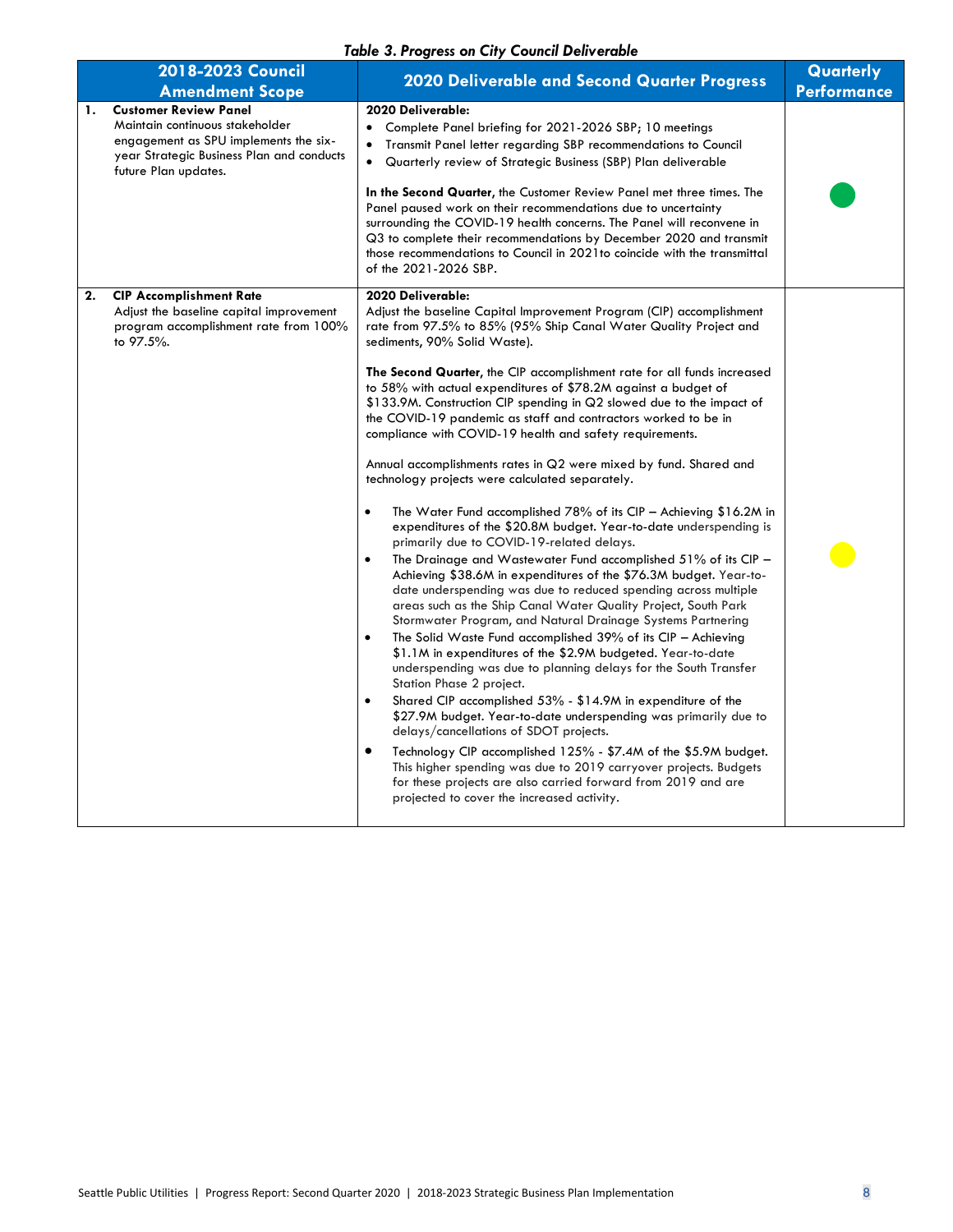|    | 2018-2023 Action Item                                                                                                                                                                                                                                                                                                                                                                                                                                                                                                                                                                               | 2018 - 20 Action Items Deferred                                                                                                                                                       | Quarterly<br><b>Performance</b> |
|----|-----------------------------------------------------------------------------------------------------------------------------------------------------------------------------------------------------------------------------------------------------------------------------------------------------------------------------------------------------------------------------------------------------------------------------------------------------------------------------------------------------------------------------------------------------------------------------------------------------|---------------------------------------------------------------------------------------------------------------------------------------------------------------------------------------|---------------------------------|
| 1. | <b>Diaper &amp; Pet Waste Feasibility Study</b><br>Evaluate the feasibility of composting<br>diapers and pet waste.                                                                                                                                                                                                                                                                                                                                                                                                                                                                                 | The feasibility of composting diapers and pet waste will be addressed<br>as part of the next Solid Waste Comprehensive Plan. We will not be<br>reporting on this Action Item in 2020. |                                 |
|    | 2018-2023 Action Item                                                                                                                                                                                                                                                                                                                                                                                                                                                                                                                                                                               | 2018 - 19 Action Items Completed                                                                                                                                                      |                                 |
| 1. | <b>Security Monitoring</b><br>Add a dedicated security monitoring<br>center to provide SPU with real-time<br>monitoring of security video and add a<br>security position to respond to an<br>increasing number of incidents, improve<br>response time to alarms, and perform<br>more security checks.                                                                                                                                                                                                                                                                                               | This Action Item is complete with the security monitoring space fully<br>staffed by a security staff.                                                                                 |                                 |
|    | 2018-2023 Council Amendment<br><b>Scope</b>                                                                                                                                                                                                                                                                                                                                                                                                                                                                                                                                                         | 2018 - 19 Deliverable and<br><b>Completion Date</b>                                                                                                                                   | Quarterly<br><b>Performance</b> |
|    | 1. System Development Charges<br>Propose a set of recommendations to<br>establish new sewer and drainage system<br>development charges and change the<br>method of calculating the water<br>connection charge.                                                                                                                                                                                                                                                                                                                                                                                      | This deliverable was completed and closed in Q2 2020                                                                                                                                  |                                 |
|    | 2. Accountability & Affordability<br>Prepare a strategic plan for affordability<br>and accountability.                                                                                                                                                                                                                                                                                                                                                                                                                                                                                              | This Council deliverable was completed and closed in Q2 2020.                                                                                                                         |                                 |
| 3. | <b>Risk &amp; Resiliency</b><br>Prepare a risk and resiliency management<br>assessment to identify and evaluate<br>potential impact and disruption to SPU's<br>business and investment strategies. The<br>assessment may include the following:<br>climate change; disaster preparedness;<br>economic growth and cost of living trends,<br>market trends for utility services, regional<br>and City investment priorities, and<br>workforce availability and capabilities.<br>Submit a status report on the assessment<br>by August 1, 2018. Submit the final draft<br>to Council by June 30, 2020. | This Council deliverable was completed and closed in Q2 2020.                                                                                                                         |                                 |
| 4. | <b>Efficiency Report</b><br>Conduct a thorough review of utility<br>business practices identifying changes in<br>operation and project delivery processes<br>that result in at least 0.1 percentage point<br>decrease to the 5.2 percent combined<br>average annual rate increase.                                                                                                                                                                                                                                                                                                                  | This Council deliverable was completed and closed in Q2 2020.                                                                                                                         |                                 |
| 5. | <b>Water Tap Fees</b><br>Adjust water tap fees to reflect current<br>costs of service. Updated fees shall be<br>implemented by SPU via Director's Rule<br>no later than April 1, 2018.                                                                                                                                                                                                                                                                                                                                                                                                              | This Council deliverable was completed and closed in Q3 2018. The<br>Director's rule went into effect on October 1, 2018.                                                             |                                 |
| 6. | <b>Water Connection Charges</b><br>Update the water connection charge to<br>ensure that SPU is charging the<br>appropriate amount related to connecting<br>to the water system and consistent with the<br>SMC. Updated charges shall be<br>implemented by SPU via Director's Rule no<br>later than April 1, 2018.                                                                                                                                                                                                                                                                                   | This Council deliverable was completed and closed in Q3 2018. The<br>Director's rule went into effect on October 1, 2018.                                                             |                                 |